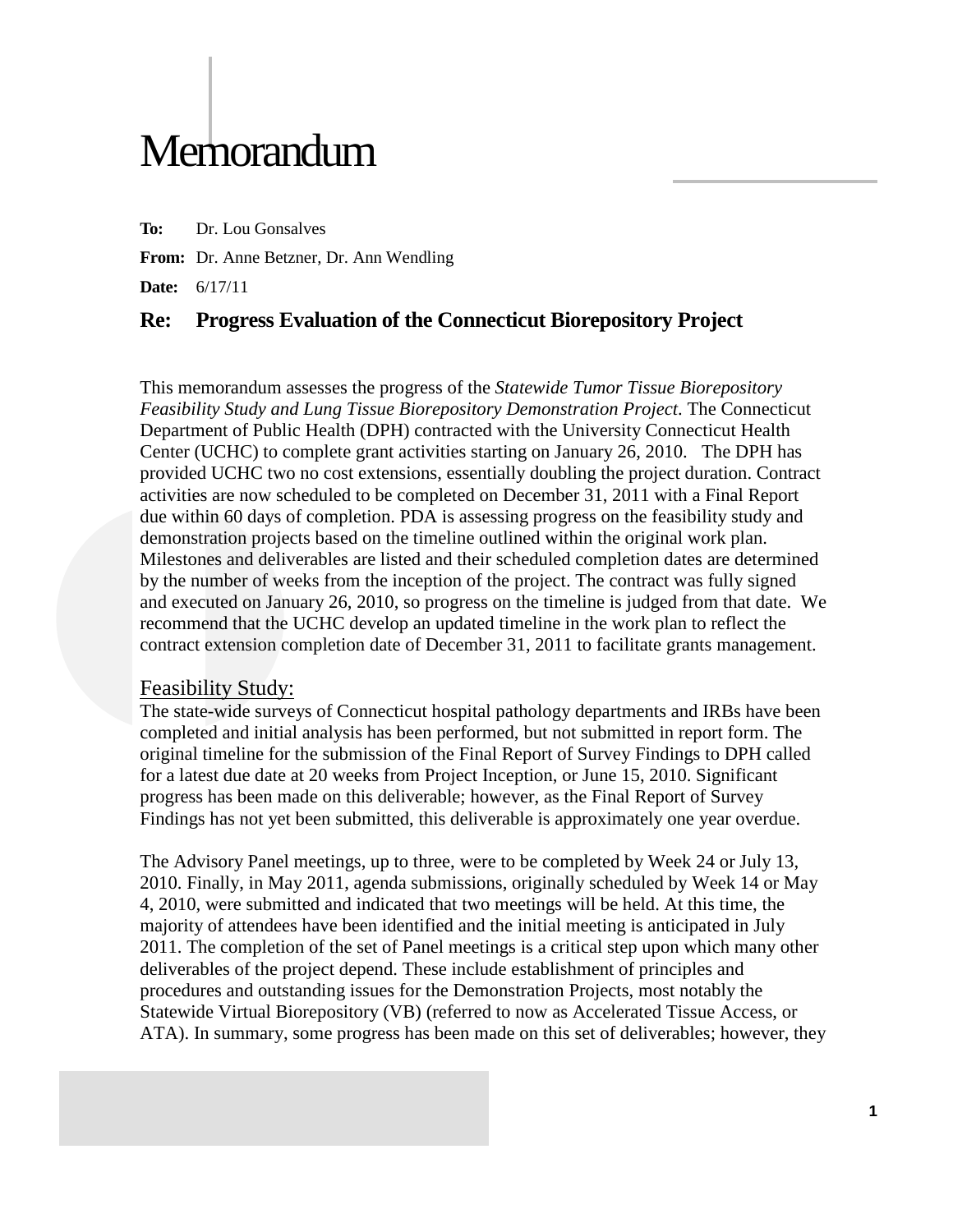are currently about one year overdue. The amount of time the deliverables are late will continue to increase until the meetings are completed and subsequent reports are submitted.

The work plan also calls for two reviews of the Interim Feasibility Study Report by the Advisory Panel and subsequent comment by External Reviewers prior to submission to DPH, originally scheduled by Week 26 ( July 27, 2010). This deliverable is approximately 10.5 months overdue. To date, there is no apparent progress on this deliverable. Until it is submitted, the amount of time it is overdue will increase.

#### Demonstration Projects:

The establishment of a Regional IRB, CICATS, with several area hospitals and community research groups has facilitated initial progress in all three types of demonstration projects. A draft IRB package was submitted to CICATS in late May, 2011. There is no comment in the latest report regarding anticipated review or approval date. Revised IRB protocols for final approval by all three participating hospitals were to be circulated by Week 18, or June 1, 2010. Although the IRB process has changed with the establishment of the regional IRB, the IRB submission was approximately one year overdue.

Significant progress has been made in implementation of the **Prospective Collection and Storage of Fresh-Frozen Tissue (FFT) and Serum (Blood) Project** at UCHC, but Hartford Hospital and a third participating hospital, yet to be finalized, have not yet begun implementation which was scheduled for Week 26 at the latest (July 27, 2010). Similarly, the implementation of the **Physical Biorepository of Formalin-Fixed Paraffin-Embedded (FFPE) Tissue Project** at Hartford and a third hospital was to start by Week 24 (July 13, 2010). Implementation is already over 10 months late and the overdue time continues to increase. Interim reports, subsequent to implementation, including cost figures are estimated to take 4-8 weeks to prepare prior to submission to DPH. These were scheduled for submission by Week 44 at the latest (November, 30, 2010). It is anticipated that the reports will be at least 10 months late since the implementation at two of the three hospitals is delayed by over 10 months, as noted above.

**The third project is the Statewide Virtual Biorepository (VB) (referred to now as Accelerated Tissue Access, or ATA).** Issues and requirements specific to an ATA program will be discussed at the Advisory Meetings. Criteria for additional partner hospitals, and the number thereof, to join UCHC and HH in the project are yet to be determined based on hospital surveys and Feasibility Study findings. Operating principles and procedures will be developed based on the requirements identified in the statewide surveys of hospitals and the findings from the Feasibility Study. A period of 20 weeks, from weeks 24 to 44 (July 13, 2010 to November 30, 2010), has been allotted to draft a Common Agreement White Paper to be submitted as a deliverable to DPH. UCHC has reported in quarterly updates that the paper is early in development, however multiple stakeholders have yet to be identified and invited to participate. These may include various entities (identified in Section B.III.3 of the work plan) with an interest in contributing to, utilizing and/or overseeing a statewide Virtual Biorepository. If work on the white paper were to start immediately (June 14, 2011), it is